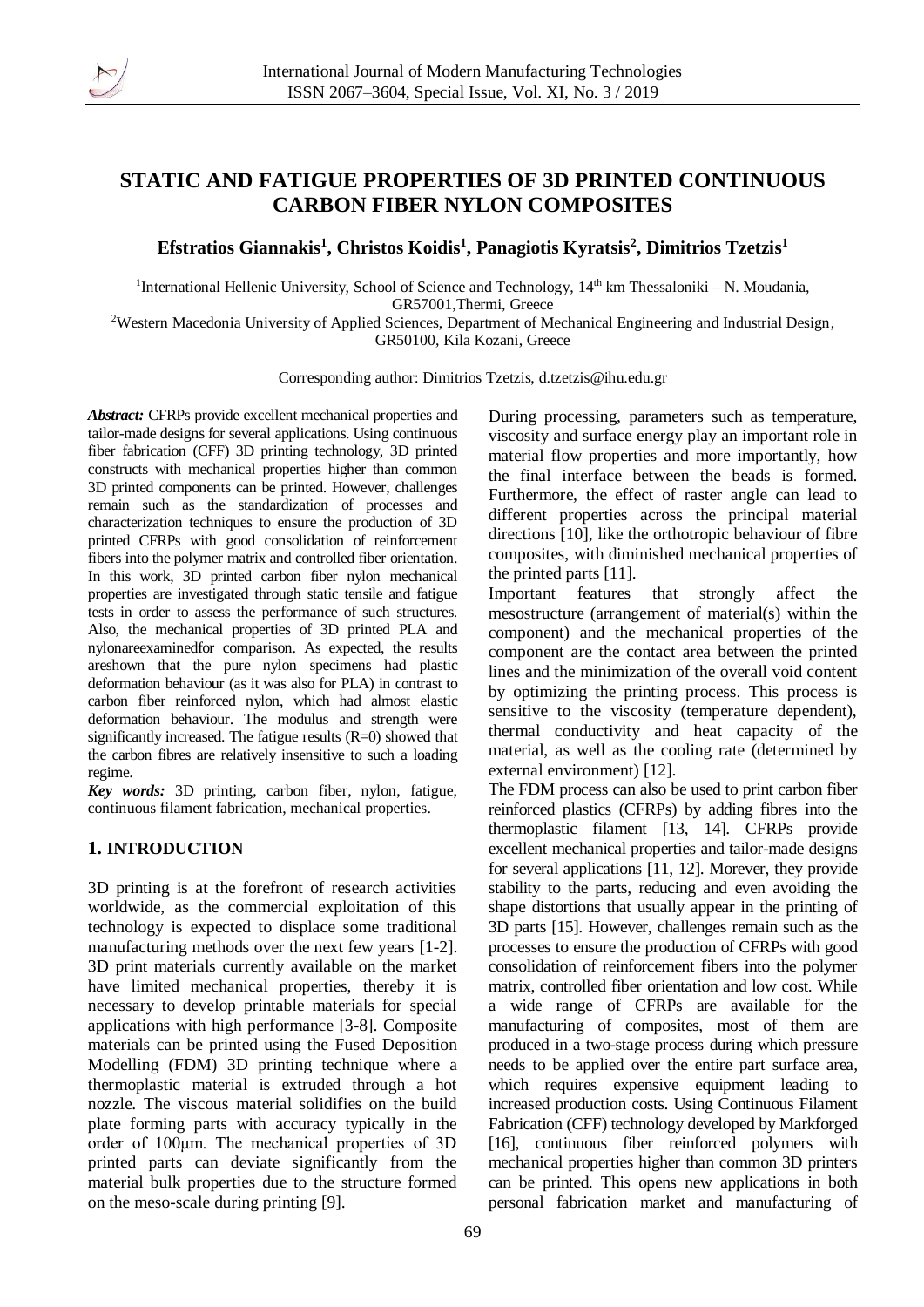lightweight parts for industry. During processing using this printer, first, a matrix of nylon oronyxis constructed and then matrix is overlayedwithfiber filament layer by layer. Patterning is important, because it changesthe structure of the component. Both micro- and macrostructurearecritical for the mechanical properties and performance of the parts. In view of this, the mechanical characterization of the materials is crucial to optimize materials and properties and produce cost-efficient industrial parts.

Fatigue is one of the most important properties since it is the process of progressive localized permanent structural change occurring in a material subjected to conditions that produce fluctuating stresses and strains at some point or points that may culminate in cracks or complete fracture after a sufficient number of fluctuations [17]. During fatigue, parts fail due to usage without reaching their static limit. Fatigue includes several processes such as the various defects and pores created during the solidification and their effect on the fracture and (fatigue) resistance. In this light, during 3D printing the entrainment of voids during solidification becomes a key issue to optimize materials and processes.

About (50–90)% of mechanical failures are related to fatigue [18]. However, since CFF is a newly developed technology, not many of the properties have been investigated yet and relatively little experimental data is available [19-23]. In this work, 3D printed specimens of carbon fiber nylon are assessedthrough tensile and fatigue tests aiming at adding to the knowledge base critical information on material's mechanical response. Carbon fiber nylon with advanced mechanical properties was efficiently fabricated using the established 3D printing CFF technology (double extruder with two nozzles, one for the matrix made of nylon, and one for the continuous carbon fibers) and by optimizing the 3D printing process. Also, 3D printed polylactic acid (PLA) and polyamide (nylon) are examined in comparison to carbon fiber nylon.

## **2. MATERIALS AND METHODS**

Tensile tests were performed according to Standard Test Method for Tensile Properties of Polymer Matrix Composite Materials, ASTM D3039/D3039M – 14 [24]. The tensile test machine used for these tests was a Testometric M500-50 AT with a load cell of 50kN and a clamping device. In accordance with ASTM the head speed was set at 2mm/min and displacement and force was recorded to the test rig's data acquisition and control unit.

PLA samples were printed using a sigma BCN3D 3D printer. The printer has an extruder that deposits molten material with a nozzle on a building plate layer by layer. Stepper motors are used to move the extruder and/or the table in the three axes.

The PLA specimens, shown in Figure1, were fabricated with a layer thickness of 0.125mm. This allows only unidirectional structure in the central area of interest, at 0 deg, which, according to the preliminary comparison tests performed, was the strongest configuration.



Fig. 1. PLA tension specimens, 3D printed according to ASTM D3039/D3039M – 14 [23]

Nylon and nylon-carbon samples were printed using a Markforged Mark Two CFF printer. The system uses the FDM technology together with laying continuous fibers, for this reason it features a double extruder with two nozzles, one for the matrix, made of nylon, and one for the continuous fibers (carbon, fiberglass, Kevlar or HSHT glass) [16].

The nylon specimens, shown in Figure 2, were fabricatedalso with a layer thickness of 0.125mm to allow only unidirectional structure in the central area of interest, at 0 deg.



Fig. 2. Nylon tension specimens 3D printed according to ASTM D3039/D3039M – 14 [24]

The nylon-carbon specimens, shown in Figure 3, were fabricated horizontally as well, with a layer thickness of 0.125mm. The layers were adjusted to have the carbon fibres along the specimens, at 0deg, limiting the formation of a notch that could negatively affect specimen's strength. The pattern used was the isotropic fibre pattern for best layup configuration for tensile stresses, as it is shown in Figure 4. An example of the layup sequence can be seen in Figure 5. In addition, isotropic infill carbon fiber has shown higher resistance to fatigue failure in comparison to concentric [23]. The concentric pattern, which traces a specific number of shells within the outside contours of the part, helps to reinforce from bending around the z axis [16].



Fig. 3. Nylon-carbon tension specimens 3D printed according to ASTM D3039/D3039M – 14 [24]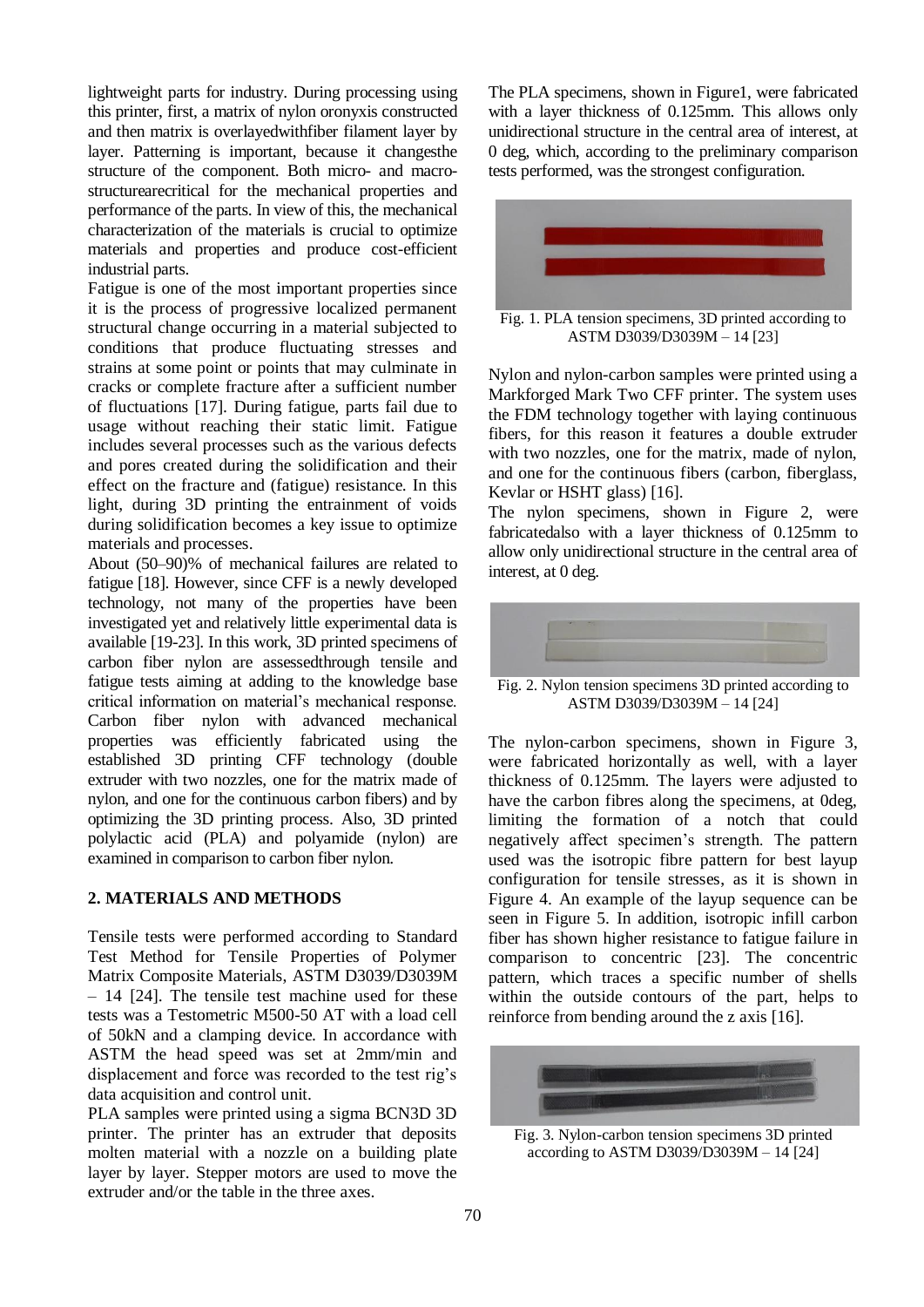

Fig. 4. The Markforged<sup>TM</sup> pre-processing software and the tensile specimen with the isotropic fiber pattern



Fig. 5. Example of the layer setup

Additionally, tests were performed to examine whether the FDM method produces orthotropic parts. Therefore, extra PLA specimens were fabricated. These specimens (labelled as PLA-v), were built vertically (with a length of 10mm), in order to test the adhesion of the layers in tension with a layer thickness of 0.2mm. Building up the samples vertically allows only unidirectional structure in the central critical area, at 90 deg. Figure 6 shows how the specimen was placed on the printing bed.



Fig. 6. Vertical building of the PLA sample on the printing bed

In Table 1, the dimensions of all specimens are collected for comparison, where l is the length, w is the width, t is the thickness and A is the cross-section surface area of the specimens. The nylon-carbon's A value refers to the carbon cross section area only, due

to the great difference between the mechanical characteristics of nylon and carbon components [19].

Table 1.Specimen dimensions

| Specimen     | (mm) | $w$ (mm) | $t$ (mm) | $A$ (mm <sup>2</sup> ) |
|--------------|------|----------|----------|------------------------|
| Nominal      | 100  | 10.00    | 1.50     | 15.00                  |
| PLA-v        | 10   | 9.87     | 1.45     | 14.31                  |
| PLA          | 100  | 10.07    | 1.68     | 16.91                  |
| Nylon        | 100  | 10.07    | 1.68     | 16.10                  |
| Nylon-carbon | 100  | 6.50     | 0.60     | 3.90                   |

The configuration for fatigue experiments of nyloncarbon samples includes a strain gage attached on the samples (Figure 7), as the fatigue tests have to be strain controlled. A grinder with high grinding velocity was used to configure heat transfer surfaces and control their roughness. The specimens were clamped to the test rig and after a quick check of the specimens' stiffness and stresses in different loadings (lower than the actual test), the control unit drove the actuator to move up and down controlling the forces. The forces were set to reach the wanted stress amplitude and mean stresses.



Fig. 7. CFF carbon-nylon fatigue specimens

The frequency of the tests was set to a maximum of 2Hz to control specimens' temperature. As fatigue is a time-depended and long-lasting procedure, tests lasted for more than two weeks. Figure 8 shows a snapshot of the interface used to define the control parameters such as the minimum and maximum forces, along with the respective displacement values. The force and displacement values are shown in real time (in the form of a sinus equation).



Fig. 8. The interface used to setup the fatigue experiments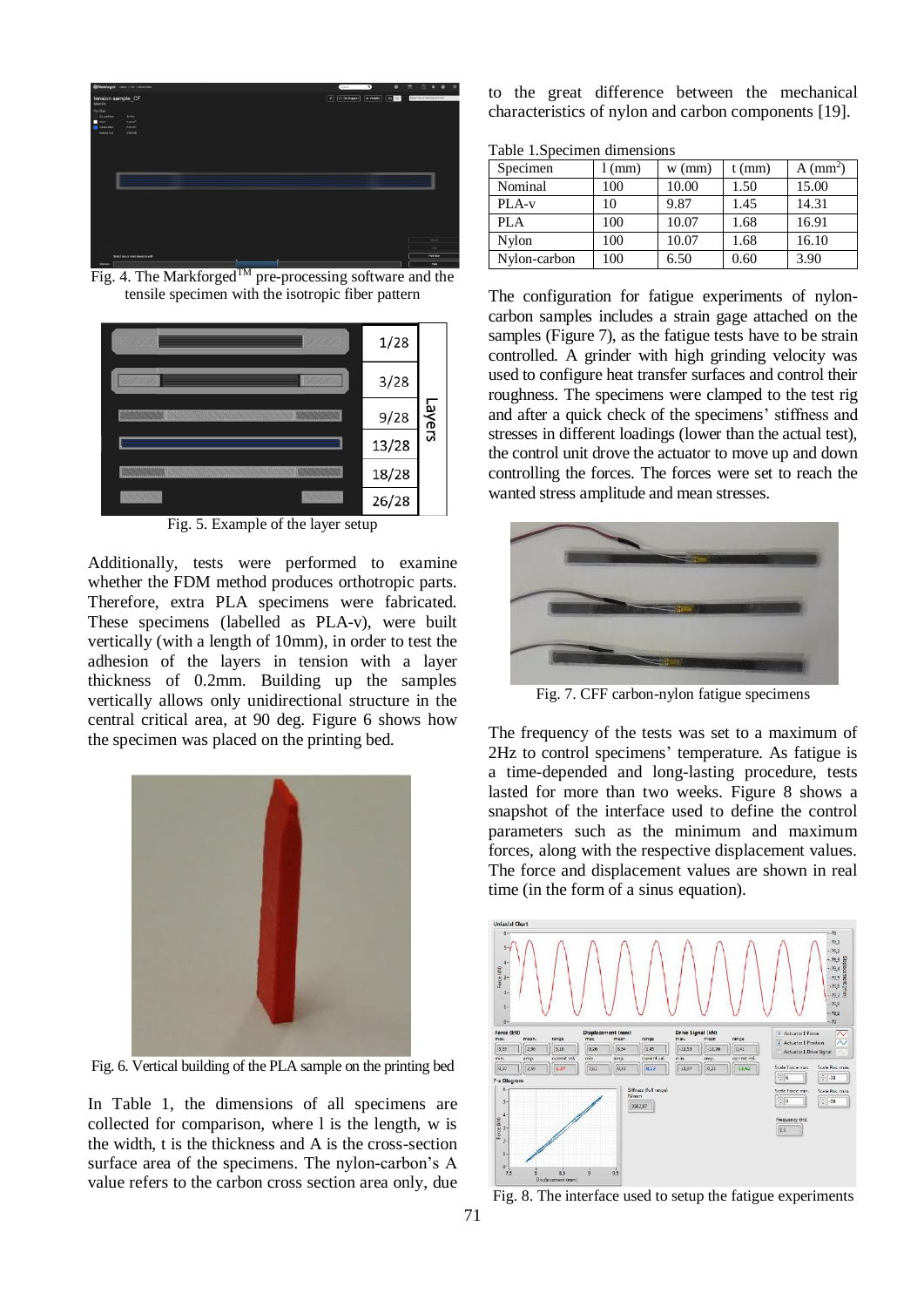The loading stress ratio was set at  $R=0$ , meaning that the specimens were loaded only from 0 up to a prespecified stress. According to Table 1, fatigue specimens were of the same geometry as those printed for the tensile testing.

#### **3. RESULTS AND DISCUSSIONS**

### **3.1 Tensile**

In Figure 9, the stress-strain graph of the PLA-v specimen is shown and in Figure 10 the stress-strain graphs of the PLA specimens are provided. Based on the graphs, an orthotropic behavior for PLA was observed; PLA-v specimen, that was built vertically, showed an ultimate tensile strength (UTS) ofσmax=14MPa, whereas PLA specimens built horizontally showed an UTS of  $\sigma_{\text{max}}$ =42.4MPa. According to Figure 10, PLA shows a plastic deformation. The mechanical properties for tension are collected in Table 2, where  $\sigma_{\text{max}}$  is the ultimate tensile strength (UTS),  $\sigma_y$  is the yield tensile strength,  $\sigma_{\text{break}}$  is the tensile break strength,  $\varepsilon_{\text{max}}$ , el is the maximum elastic deformation,  $\varepsilon_{\text{max, pl}}$  is the maximum plastic deformation ( $\epsilon_{\text{max, el}} + \epsilon_{\text{max, pl}} = \epsilon_{\text{total}}$ ), E is the Young's modulus,  $E_{\text{max}}$  is the maximum Young's modulus,  $F_{\text{max}}$ is the maximum force and A is the cross section area. Literature's values are also shown [25].



Fig. 9. Stress-strain diagram of the PLA comparison specimen



Fig. 10. Stress-strain diagrams of PLA specimens

Table 2. The tensile mechanical properties of the PLA specimens

|                                           | PLA-v  | PLA <sub>1</sub> | PLA <sub>2</sub> | PLA average | Literature     |
|-------------------------------------------|--------|------------------|------------------|-------------|----------------|
| $\sigma_{\text{max}}$ (MPa)               | 14     | 42.3             | 42.4             | 42.35       | 48-110         |
| $\sigma_{v}$ (MPa)                        |        | 36.4             | 36               | 36.2        | 15.5-73        |
| $\sigma_{break}(MPa)$                     | 14     | 36.4             | 36               | 36.2        | 14-70          |
| $\varepsilon_{\text{max. el}}$<br>(mm/mm) | 0.0049 | 0.0162           | 0.0150           | 0.0156      |                |
| $\varepsilon_{\text{max, pl}}$<br>(mm/mm) |        | 0.0119           | 0.0174           | 0.01465     | $0.005 - 0.92$ |

| E(MPa)                        | 2860  | 2609  | 2829  | 2719   | 2020-3550                    |
|-------------------------------|-------|-------|-------|--------|------------------------------|
| $_{x}$ (MPa)<br>$E_{\rm max}$ | 3060  | 2776  | 2961  | 2868.5 | $\overline{\phantom{a}}$     |
| $F_{\text{max}}$ (N)          | 200   | 724.2 | 708.1 | 716.15 | $\qquad \qquad \blacksquare$ |
| A $\text{(mm)}$               | 14.31 | 17.12 | 16.68 | 16.90  | ٠                            |

The slightly lower value of  $\sigma_{\text{max}}$  compared with literature is attributed to the fact that the PLA spool used for the specimens was exposed to ambient atmosphere, which diminished its mechanical properties [26, 27].

Figure 11 shows the stress-strain diagrams during nylon tensile tests.Nylon specimens showed a plastic deformation with high energy absorption rate area created under the stress–strain curve. Due to high deformation, specimens failed exactly at the transition area, the location where the central layers of the material meet the clamping area, according to the manufacturing characteristics (Figure 12). The process is represented in Figure 13. Based on nylon's intrinsic characteristics the material can be elongated for up to 439% [20].



Fig. 11. Stress-strain diagrams of nylon specimens



Fig. 12. The nylon specimens after tensile testing



Fig. 13. Representation of the break initiation: light blue lines represent the edges of the material deposition

The mechanical characteristics of the nylon samples are collected in Table 3, where  $\sigma_{\text{max}}$  is the ultimate tensile strength (UTS),  $\sigma_v$  is the yield tensile strength,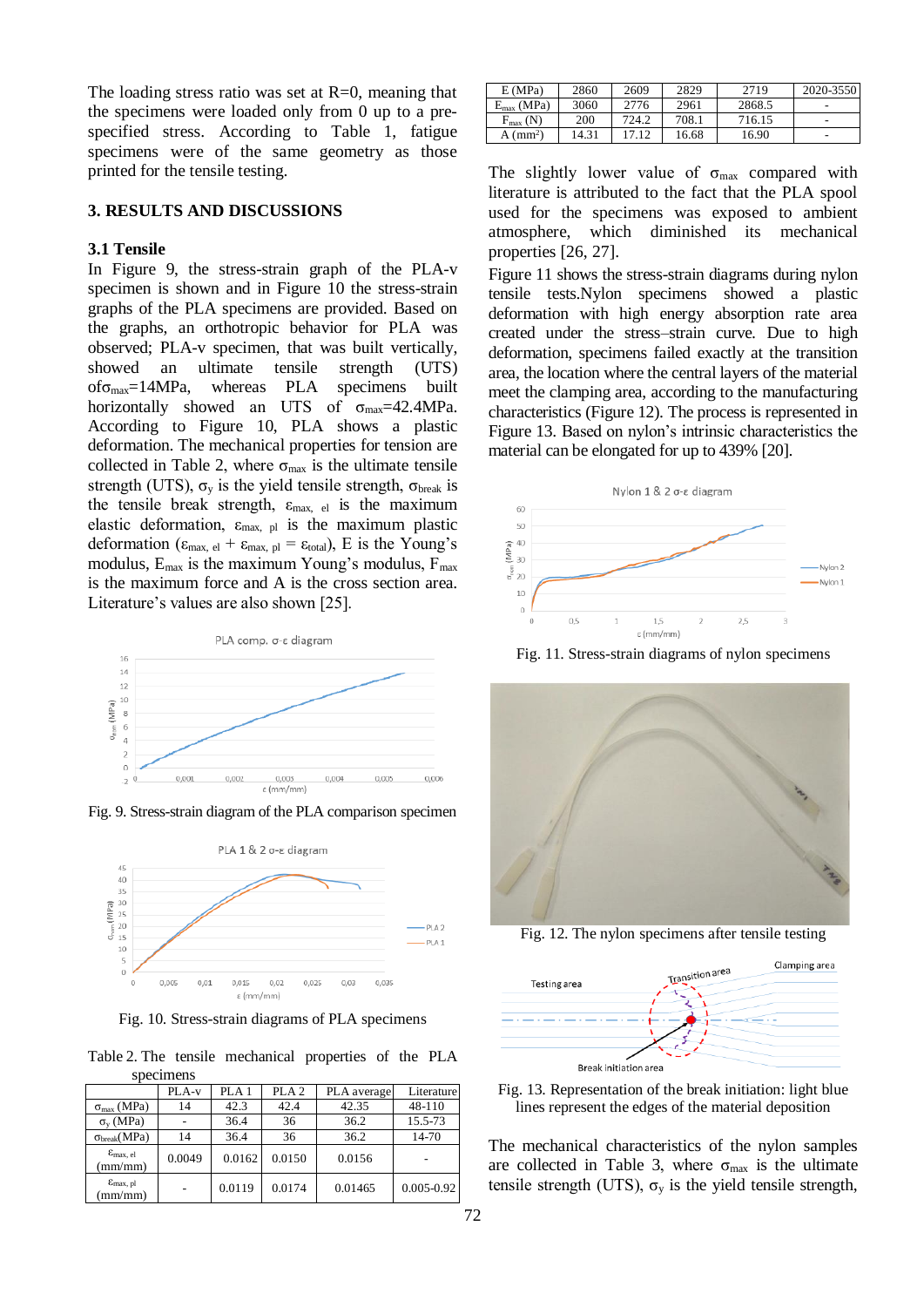σ<sub>break</sub> is the tensile break strength,  $ε<sub>max, el</sub>$  is the maximum elastic deformation,  $\varepsilon_{\text{max}}$  by is the maximum plastic deformation ( $\varepsilon_{\text{max, el}} + \varepsilon_{\text{max, pl}} = \varepsilon_{\text{total}}$ ), E is the Young's modulus, E<sub>max</sub> is the maximum Young's modulus,  $F_{\text{max}}$  is the maximum force and A is the cross section area. Literature's values are also shown [25].

Table 3. The tensile mechanical properties of the nylon specimens

|                                        | Nylon 1 | Nylon 2 | Nylon<br>average | Literature |
|----------------------------------------|---------|---------|------------------|------------|
| $\sigma_{max}$ (MPa)                   | 45.3    | 50.5    | 47.9             | 61         |
| $\sigma_v$ (MPa)                       | 9.3     | 12.4    | 10.85            |            |
| $\sigma_{break}$ (MPa)                 | 45.3    | 50.5    | 47.9             |            |
| $\varepsilon_{\text{max, el}}$ (mm/mm) | 0.136   | 0.148   | 0.142            |            |
| $\varepsilon_{\text{max, pl}}$ (mm/mm) | 2.204   | 2.587   | 2.3955           | 4.39       |
| E(MPa)                                 | 332     | 342     | 337              | 530        |
| $E_{max}$ (MPa)                        | 420     | 413     | 416.5            |            |
| $F_{\text{max}}(N)$                    | 727     | 816     | 771.5            |            |
| $A$ (mm <sup>2</sup> )                 | 16.064  | 16.13   | 16.097           |            |

In general, the main source of failure is attributed to geometric discontinuity or stress concentration. This form of discontinuity usually takes the form of a sharp change of geometry, opening, hole, notch, crack, etc. [28]. Classically, a notch-like defect can induce a crack when the stress field intensity near the notch root penetrates the process zone. In the current case, the lower values of tensile strength  $\sigma_{\text{max}}$  on the nylon 1-2 samples in comparison to the literature can be explained by the fact that the specimens failed near the clamping area due to the notch created by the printing process. The elastic modulus E differs also between nylon 1-2 samples and literature, which can be attributed to the plastic deformation and structural changes of material during processing.

During nylon testing, thecross-head speed (strain rate) plays a very crucial role in the process, as the material is highly elastic. In the ASTM standard used, the specification for the actuator movement is given in deformation rate of 2%/min. When calculated for the present specimens this is equal to 2mm/min. Other than that, nylon's behaviour was very interesting from real stresses point of view. When calculating the real cross section area where the specimen broke, the real stresses reached 102 and 153MPa for nylon 1 and nylon 2 samples, respectively. This means that the nylon is suitable for high elongation applications like under impact forces.

The nylon-carbon samples showed an average tensile strength of 923MPa. Figure 14 represents the stressstrain graphs of the samples while Figure 15 shows the samples after testing. An almost linear evolution can be observed until reaching the failure load. Usually an explosive failure could be expected, due to the alignment of the fibre with the load. Nevertheless, according to Figure 15, the failure occurred with a break almost perpendicular to the loading direction. This

implies the presence of internal defects in the printed parts. Pressure during printing plays a critical role on the properties of both thermoset and thermoplastic based composites. The absence ofpressureis related to the presence ofdefects (pores and large matrix-dominated zones). Furthermore, the use ofinjector during printing may lead to thewavinesseffect on the fibres [29, 30].



Fig. 14. Stress-strain graphs of nylon-carbon samples



Fig. 15. The nylon-carbon samples after testing

The elastic deformation of the nylon-carbon samples is attributed to the carbon fibers. Young's modulus value was found to be like that provided by literature for nylon-carbon. Tensile strength of 986MPa was previously reported for CFF samples. Usually, early fibre fracture of possibly wrinkled fibres, followed by relaxation of most of the fibres leading to a better alignment at higher load levels, is observed during testing [12].

The resulted mechanical properties for tension of the nylon-carbon samples are collected in Table 4, where σ<sub>max</sub> is the ultimate tensile strength (UTS),  $σ<sub>y</sub>$  is the yield tensile strength,  $\sigma_{break}$  is the tensile break strength,  $\sigma_{nom}$  is the UTS for nominal cross section area,  $ε_{\text{max, el}}$  is the maximum elastic deformation,  $ε_{\text{max, pl}}$ is the maximum plastic deformation ( $\varepsilon_{\text{max, el}} + \varepsilon_{\text{max, pl}} =$  $\varepsilon_{\text{total}}$ ), E is the Young's modulus,  $E_{\text{max}}$  is the maximum Young's modulus,  $F_{\text{max}}$  is the maximum force, A is the cross section area and Anom is the nominal cross section area. Literature's values are also shown [25].

Table 4. The tensile mechanical properties of the nyloncarbon specimens

|                                            | Nylon-<br>carbon 1 | Nylon-<br>carbon 2 | Nylon-<br>carbon<br>average | Literature |
|--------------------------------------------|--------------------|--------------------|-----------------------------|------------|
| $\sigma_{max}$ (MPa)                       | 929.2              | 917.0513           | 923.1256                    | 700        |
| $\sigma_v$ (MPa)                           |                    |                    |                             |            |
| $\sigma_{break}$ (MPa)                     | 929.2              | 917.0513           | 923.1256                    | 700        |
| $\sigma_{nom}$ (MPa)                       | 226.5              | 223.5              | 225                         |            |
| $\varepsilon_{\text{max}}$ , el<br>(mm/mm) | 0.0177             | 0.0175             | 0.0176                      | 0.012      |
| $E$ max, pl<br>(mm/mm)                     | 0.031              | 0.0306             | 0.0308                      | 0.015      |
| E(MPa)                                     | 52460.25           | 53249.93           | 52855.09                    | 54000      |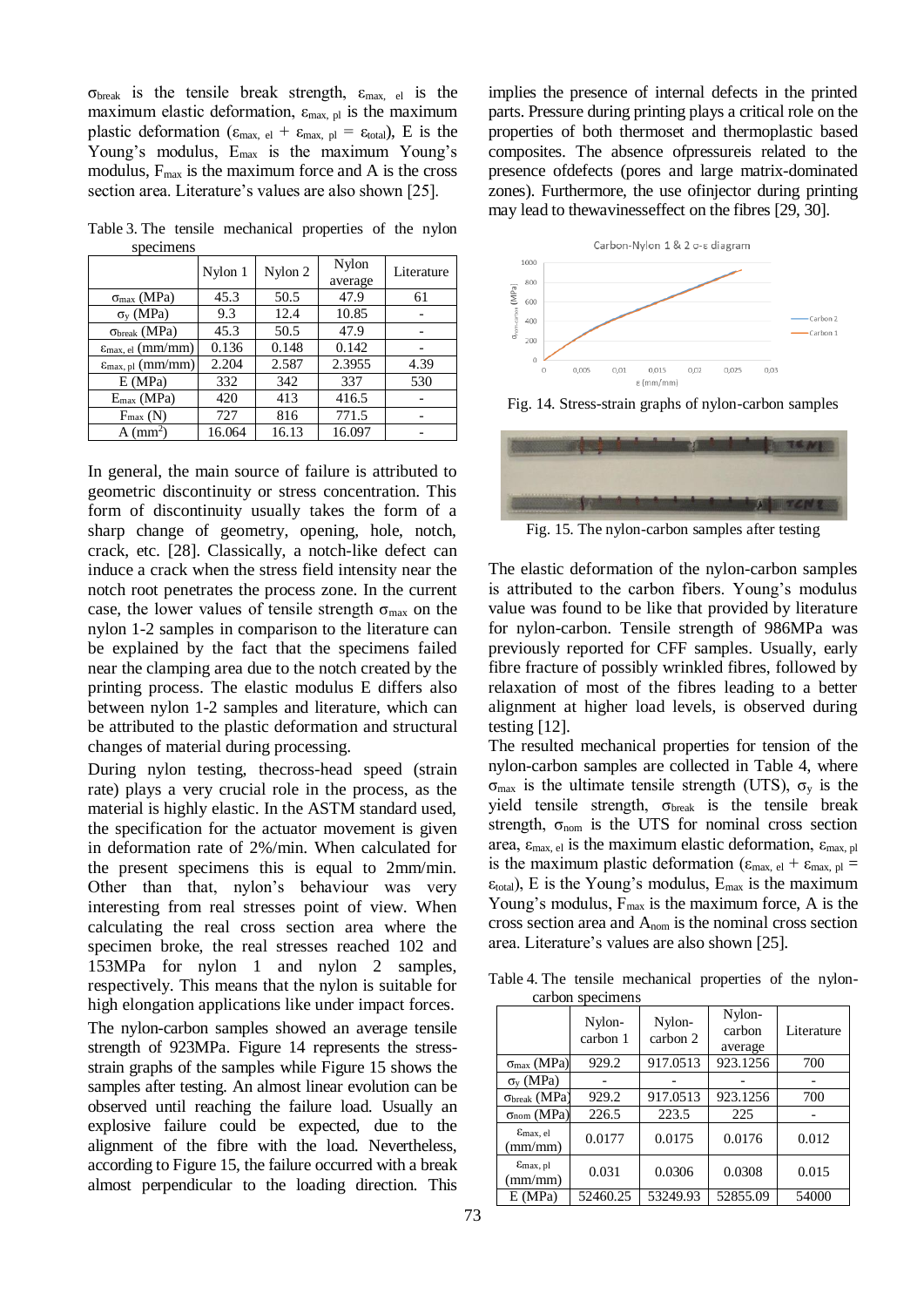| $E_{\text{max}}$ (MPa) 54767.43 |        | 55055.61 | 54911.52 |  |
|---------------------------------|--------|----------|----------|--|
| $F_{\text{max}}$ (N)            | 3623.9 | 3576.5   | 3600.2   |  |
| $A$ (mm <sup>2</sup> )          | 3.9    | 3.9      | 3.9      |  |
| $A_{nom}$ (mm <sup>2</sup> )    | 16     | 16       | 46       |  |

#### **3.2 Fatigue**

There are many types of fatigue like mechanical, thermal and chemical and the mechanism behind is the weakening of a material structure, in which cracks grow under repeatedly applied loads [31]. The results of fatigue testing are usually represented as stress-life (S-N) curves also known as Wöhler curves [32, 33]. There are three areas on this type of graphs: a) the low cycle fatigue that stress amplitude is almost as high as the materials tensile strength, b) the normal fatigue area, that designers use to give dimensions to the lightweight and more sophisticated designs like airplane components, and finally c) the high cycle fatigue area, used for components that are meant to last for more than one lifetime, this area is beneath the fatigue strength limit.

The higher the stress, the smaller the number of cycles before failure. For some materials the S–N curve becomes horizontal at higher number of cycles.Below this stress level, fatigue failure will not occur. Some other materials do not have a fatigue limitandthe S–N curve continues its downward trend at increasingly greater number of cycles. For these materials, the fatigue response is specified as fatigue strength, which is defined as the stress level at which failure will occur for some specified number of cycles [31].

The testing stress levels are set strategically having in mind the total duration of the experiment series. Four levels were tested. The highest level was at 89% of the UTS, the second 84%, the third 81% and the fourth 78%. In Table 5 the samples tested during fatigue are shown with the respective stress amplitude for R=0. Each specimen was tested by controlling the stress values from the strain gages.

Table 5. Fatigue specimens (No 5-9) and results. Where R is the loading stress ratio, N the number of cycles and  $\sigma$  the maximum stress

| and Omax the maximum sucss |        |                             |  |  |  |
|----------------------------|--------|-----------------------------|--|--|--|
| Speciment No. for $R=0$    |        | $\sigma_{\text{max}}$ (MPa) |  |  |  |
|                            | 401    | 821                         |  |  |  |
|                            | 468    | 821                         |  |  |  |
|                            | 58683  | 769                         |  |  |  |
|                            | 238041 | 744                         |  |  |  |
|                            | 292722 | 718                         |  |  |  |

Figure 16 shows a load sequence during testing. where the graph of stress versus time reveals the values needed for the fatigue calculations: the minimum,  $\sigma_{min} = 11MPa$  and the maximum,  $σ<sub>max</sub>=718MPa stress (sample No 9).$ 



Fig. 16. Load sequence of specimen 9during fatigue test

All specimens failed near the clamping area and inside the controlled area with no signs of delamination in the breakage area, showing good adhesion between nylon and carbon. An example of sample breakage is shown in Figure 17.



Fig. 17. Specimen after fatigue test

Despite the fact that the number of experiments is small, some basic knowledge on the specimens fatigue characteristics can be gained.

Based on the results above, the S-N curve (a trend line) can be calculatedby transferring data into logarithmic scale. After calculating the mid-pointas an average of the logarithms,  $\sigma_{mean} = 774 MPa$  and Nmean=15032 and the slope of the trend line (linear regression), k=53.5, the inference of an almost flat slope can be drawn when comparing the calculated slope value to the steel's k, ranging usually from 4 to 8. This is a behavior that carbon fibres exhibit as they are relatively fatigue insensitive [32], having an almost flat slope.The S-N graph resulted is shown in Figure 18.



Fig. 18. The S-N curve with probability of survival, Ps=50% (scatter band, TN=8.75)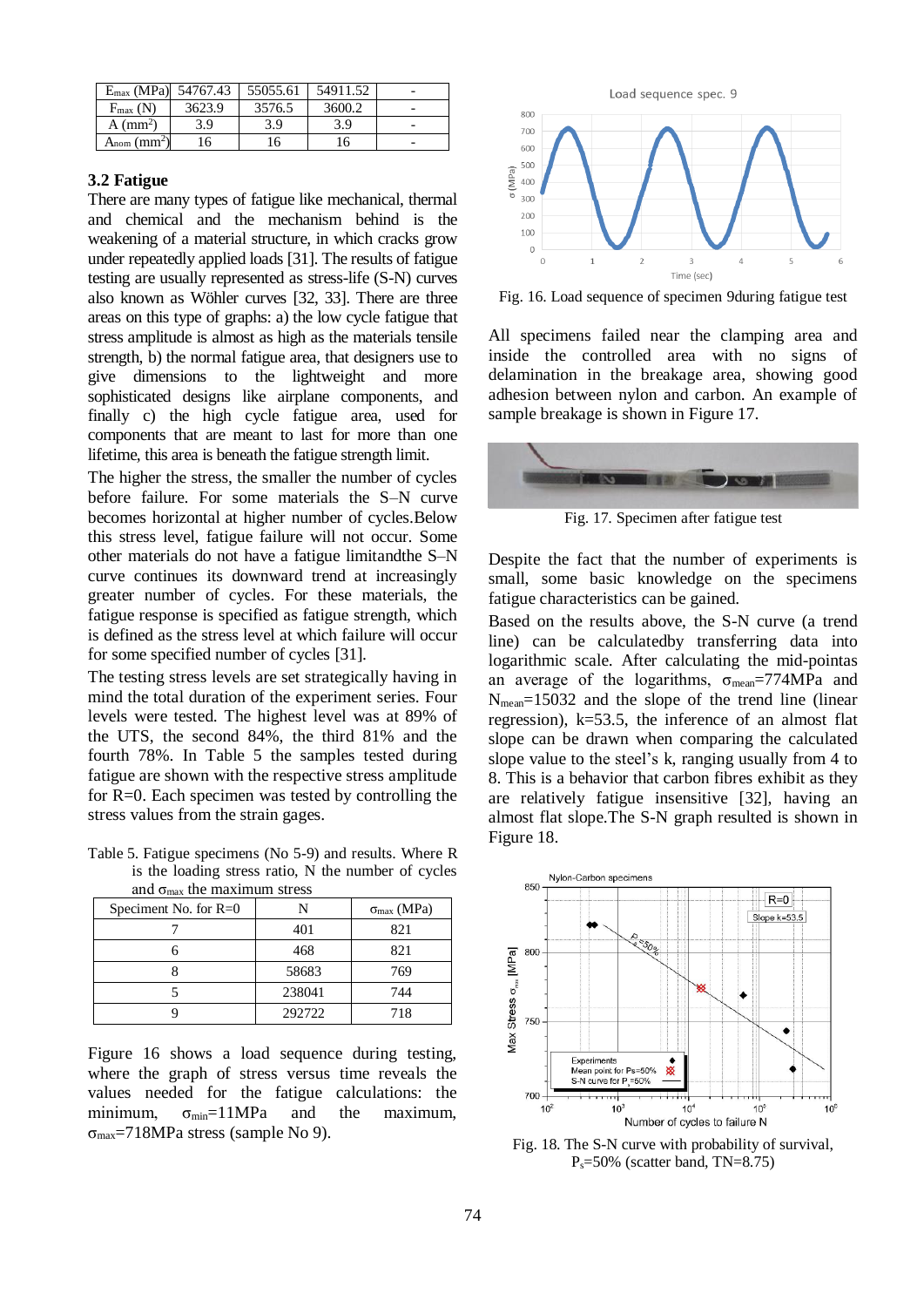The curve shown in Figure 18 represents the specimen's S-N curve with a  $P_s = 50\%$  probability of survival. Therefore, high maximum stress values of above 700MPa can be achieved for fatigue life of  $10<sup>6</sup>$ cycles, which would allow manufacturers design special lightweight structures with advanced mechanical properties. For instance, an  $N=10^7$  cycles to failure component could have a maximum stress level of 685MPa for R=0 and a probability of survival,  $P_s = 50\%$ .

In the design guidelines, like FKM Guideline [33], the rules are applied for long lasting components, the fatigue strength is set as the load level that failure occurs in  $10^6$ , or  $10^7$  depending on the component characteristics and nature, with a probability of survival  $P_s = 97.7\%$ . Despite the small number of experiments, it could be calculated that for  $P_s = 97.7\%$ and  $N=10<sup>7</sup>$  the fatigue strength is 664MPa, which is still very high and could be utilized for failure critical and long lasting lightweight components.

## **4. CONCLUSIONS**

CFF can produce sophisticated and lightweight parts, while it can fully exploit the enhanced carbon fibers' rigidity and strength both in isotropic and concentric pattern even in fatigue conditions. The concentric pattern is more suitable for parts loaded axially or in bending and need strong outer surface. In the current work, the layers were adjusted to have the carbon fibres along the specimens, at 0deg, limiting the formation of a notch that could negatively affect specimen's tensile strength. The geometry used was designed in CAD software according to the dimensions given in ASTM D3039 and it was 3D printed with the isotropic fibre pattern configuration in order to induce only tensile stresses.

The testing results showed that the pure nylon specimens had plastic deformation behaviour with high energy absorption rate as seen from the area created under the tensile stress–strain curve in contrast to carbon fiber reinforced nylon, which had an almost elastic deformation behaviour. The modulus was significantly increased from 337MPa to 53000MPa, while the strength was increased from 48MPa to 923MPa since the specimen fully utilized the carbon fiber strength with a great level of adhesion between nylon and the carbon fibers.

Even though more data is necessary for a full nyloncarbon fatigue model, a preliminary, critical though, S-N curve was fitted. Fatigue results when R=0 (unidirectional testing) showed that nylon did not play a crucial role to the specimens' fatigue life, serving only as the matrix in the composite specimen structure. Therefore, the carbon fibres in sensitiveness to such a loading regime can be also observed in this composite configuration.

Future investigation will include fatigue testing within a wider range of R-values and stress levels to better understand the mechanism behind failure. The results of the current work aim to contribute to the standardization of 3D printing production processes, since the derivation of the mechanical properties is the most crucial part in the optimization of materials and processes for the cost-efficient production of high-quality products.

## **5. REFERENCES**

1. Achillas, C., Aidonis, D., Iakovou, E., Thymianidis, M., Tzetzis, D., (2015). *A Methodological Framework for the Inclusion of Modern Additive Manufacturing into the Production Portfolio of a Focused Factory*, Journal of Manufacturing Systems, **37**, 328–339.

2. Raimondo, M.O., Achillas, Ch., Tzetzis, D., (2017). *Alternative Business Strategies Based on the Comparison of Additive and Traditional Manufacturing Technologies*, International Journal of Production Research, **55**(12), 3497–3509.

3. Mansour, M., Tsongas, K., Tzetzis, D., (2019). *Measurement of the mechanical and dynamic properties of 3D printed polylactic acid reinforced with graphene*, Polymer-Plastics Technology and Materials, **58**(11),1234-1244.

4. Kyratsis, P., Tzetzis, D., (2018). *Investigation of the Mechanical Properties of Acrylonitrile Butadiene Styrene (ABS)-Nanosilica Reinforced Nanocomposites for Fused Filament Fabrication 3D Printing*, IOP Conference Series: Materials Science and Engineering, **416**(1), 012086.

5. Gioumouxouzis, C.I., Baklavaridis, A., Katsamenis, O.L., Markopoulou, C.K., Bouropoulos, N., Tzetzis, D., Fatouros, D.G., (2018).*A 3D Printed Bilayer Oral Solid Dosage Form Combining Metformin for Prolonged and Glimepiride for Immediate Drug Delivery*, European Journal of Pharmaceutical Sciences, **120**, 40–52.

6. Gioumouxouzis, C.I., Chatzitaki, K., Karavasili, C., Katsamenis, O.L., Tzetzis, D., Bouropoulos, N., Fatouros, D.G., (2018). *Controlled Release of 5- Fluorouracil from Alginate Beads Encapsulated in 3D Printed pH-Responsive Solid Dosage Forms*, AAPS PharmSciTech, **19**(8), 3362-3375.

7. Fragkos, S., Tzimtzimis, E., Tzetzis, D., Dodun, O., Kyratsis, P., (2018). *3D laser scanning and digital restoration of an archaeological find*, MATEC Web of Conferences, **178**, 03013.

8. Efstathiadis, A., Koidis, C., Tzetzis, D., Kyratsis, P., (2018). *Comparative study and analysis on the mechanical properties of 3D printed surgical instrument for in-space applications*, Academic Journal of Manufacturing Engineering, **16**(4), 26-32. 9. Rodriguez, J.F., Thomas, J.P., Renaud, J.E.,

(2000). *Characterization of the mesostructure of*